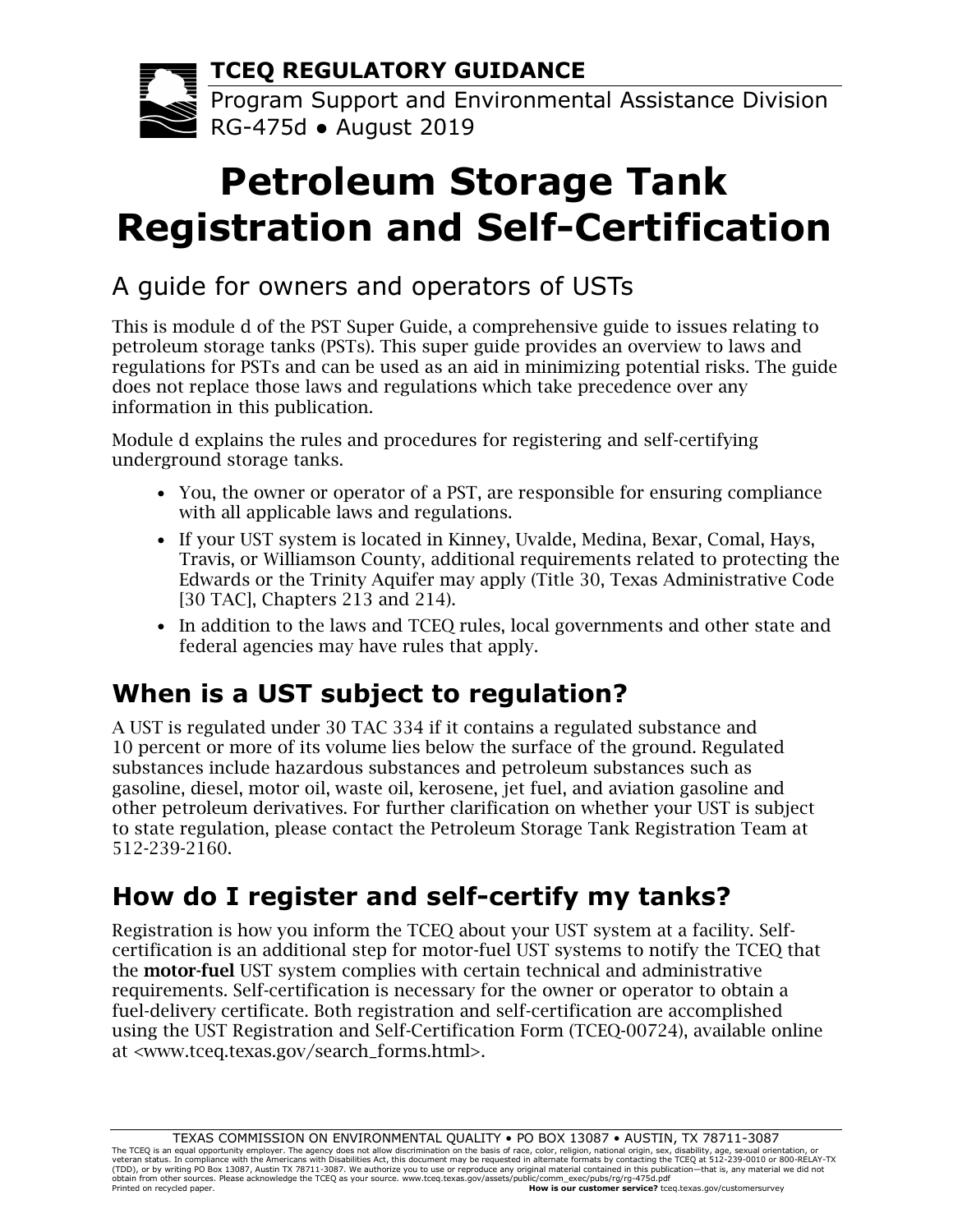Self-certification is required annually for USTs containing motor fuel. Motor fuels include motor gasoline, aviation gasoline, Number 1 or Number 2 diesel fuel, or any blend containing one or more of these substances (for example, motor gasoline blended with alcohol). The owner or operator must certify that the UST system is in compliance with technical standards and requirements for registration and financial assurance. The owner or operator must also certify that all UST facility fees (assessed prior to September 1, 2007 and remaining due to TCEQ) have been paid in full (i.e., annual fees plus all late fees, penalties, & interest). You must submit a current certificate of insurance (or other proof of financial assurance) at the time of selfcertification. Every third year, you must also submit a copy of the current operatortraining certificate with the annual self-certification. For additional information on operator training, please see *Training for Underground Storage Tank Operators: A guide for owners and operators of USTs* (TCEQ publication RG-475o). Once the form is processed, the TCEQ will issue your certificate authorizing delivery of fuel.

An important part of self-certification involves identifying each tank. Once a tank has been listed on form TCEQ-00724, a permanent label must be affixed on or near the tank, creating a physical match of the tank in the ground with the one listed on the self-certification form. It is not necessary to indicate the fuel grade on the permanent label, but the tank number (and compartment letter, if applicable) must be visible.

A UST Delivery Certificate or temporary delivery authorization must be made available to a common carrier before delivery of a regulated substance. Receiving fuel without a current, valid fuel-delivery certificate is a violation of TCEQ rules and may result in fines and penalties. The delivery certificate should be posted at your facility in a location that is visible at all times.

Registration is required for all regulated USTs that contain or have contained a regulated substance, unless otherwise exempted or excluded (30 TAC 334.3–4). Common exemptions include farm or residential tanks with a capacity of 1,100 gallons or less, tanks that contain heating oil, flow-through-process tanks, and septic tanks.

## **When do I need to submit form TCEQ-00724?**

You must submit this form annually, or when a UST is installed or removed, temporarily or permanently, from service. Owners and operators must also use this form to submit to the TCEQ any changes in ownership, address, phone number, release-detection method, or other required information (including changes in financial assurance or technical data). You will also submit form TCEQ-00724 when updating the type of stored regulated substance in your tank(s), which includes switching to a regulated substance containing greater than 10% ethanol, or greater than 20% biodiesel. The form must be submitted within 30 days of any such change.

Each year, owners and operators of USTs with motor fuels must renew their facility's fuel-delivery certificate to maintain authorization to receive fuel. About 45 days before the annual renewal is due, TCEQ mails a reminder to the address on record. However, it is the responsibility of the owner or operator to submit a complete self-certification form by the deadline established in the rule (see Table 1). An incomplete or inaccurate self-certification form will be returned to the applicant for completion or correction before the TCEQ will issue a new fuel-delivery certificate.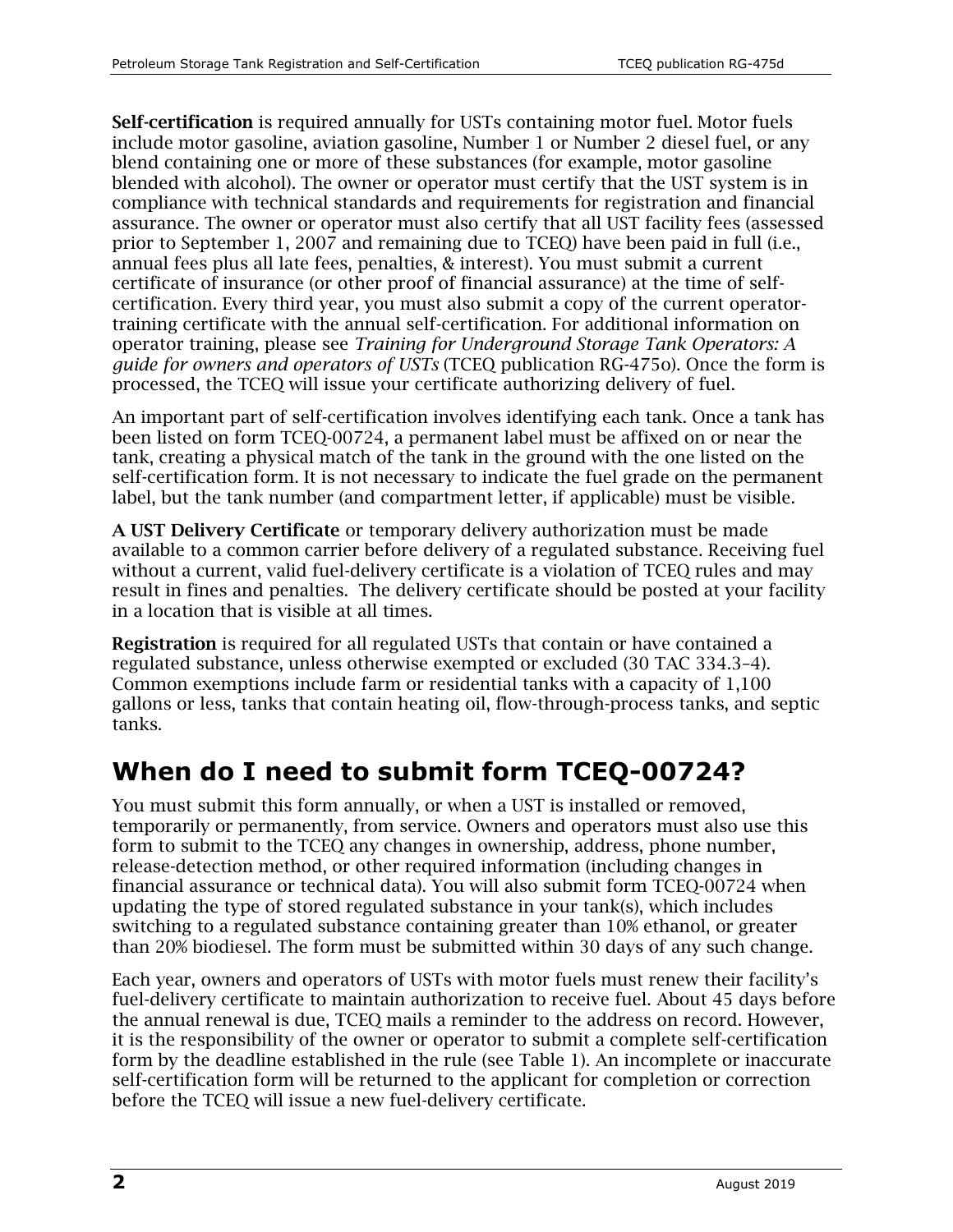When a UST system changes owners or operators, an existing fuel-delivery certificate is only valid for the following 30 days. It is essential that the new owner or operator submit a new self-certification form and proof of financial assurance as soon as possible to ensure that the certificate remains valid.

## **When will my fuel-delivery certificate expire?**

Look at the last digit of the official TCEQ identification number for the registered owner of the UST facility. Table 1 shows when the certificate will expire.

| If the owner<br>number<br>ends in | <b>Certificate</b><br>expires | <b>Renewal date</b>              | You must post your<br>new delivery<br>certificate on |
|-----------------------------------|-------------------------------|----------------------------------|------------------------------------------------------|
| 1                                 | Jan 31                        | Jan 2                            | Feb 1                                                |
| $\overline{2}$                    | last day of Feb               | Jan 30<br>(in leap year, Jan 31) | Mar 1                                                |
| 3                                 | Mar 31                        | Mar 2                            | Apr 1                                                |
| 4                                 | Apr 30                        | Apr 1                            | May 1                                                |
| 5                                 | May 31                        | May 2                            | Jun 1                                                |
| 6                                 | Jun 30                        | Jun 1                            | Jul 1                                                |
| $\overline{7}$                    | Jul 31                        | Jul 2                            | Aug 1                                                |
| 8                                 | Aug 31                        | Aug 2                            | Sep 1                                                |
| 9                                 | Sep 30                        | Sep 1                            | Oct 1                                                |
| 0                                 | Oct 31                        | Oct 2                            | Nov 1                                                |

**Table 1.** Expiration dates for fuel-delivery certificates.

#### **Which parts of the form must be completed for an initial registration?**

When initially registering your UST system, please complete the entire form so we can track the information in our database. Completion of Section 13 ensures accurate reporting of technical compliance.

#### **What parts of the form do I fill out for first-time self-certification?**

When submitting the form for self-certification for the first time, you must complete sections 1, 2, 3, 4, 6, 7, 8, 9, 11, and 12.